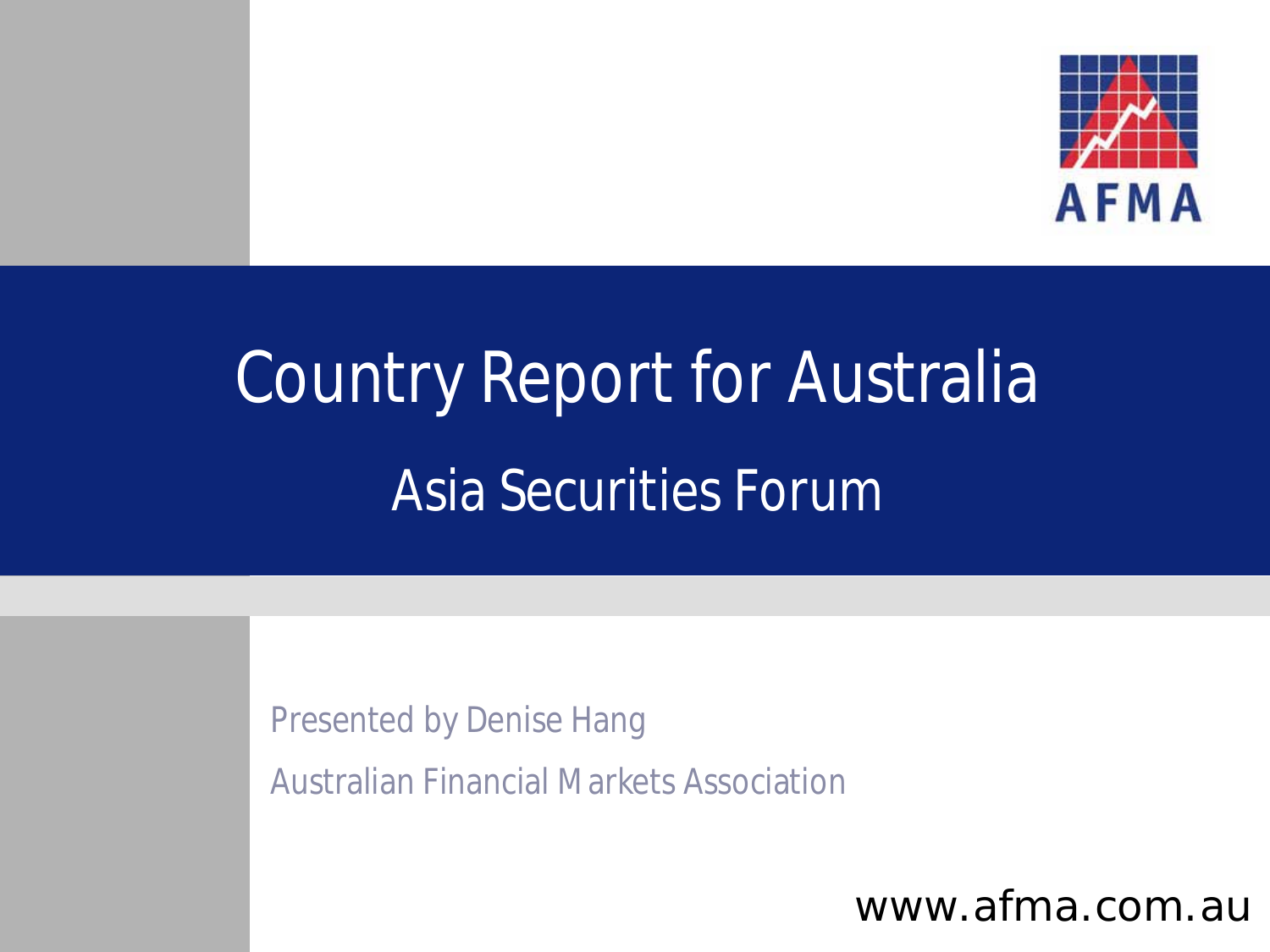## Overview of Presentation

#### § The Economy

- § Securities Market Performance
	- Equities market review
	- Debt markets review
	- Market outlook
- § Prospects for the Securities Industry

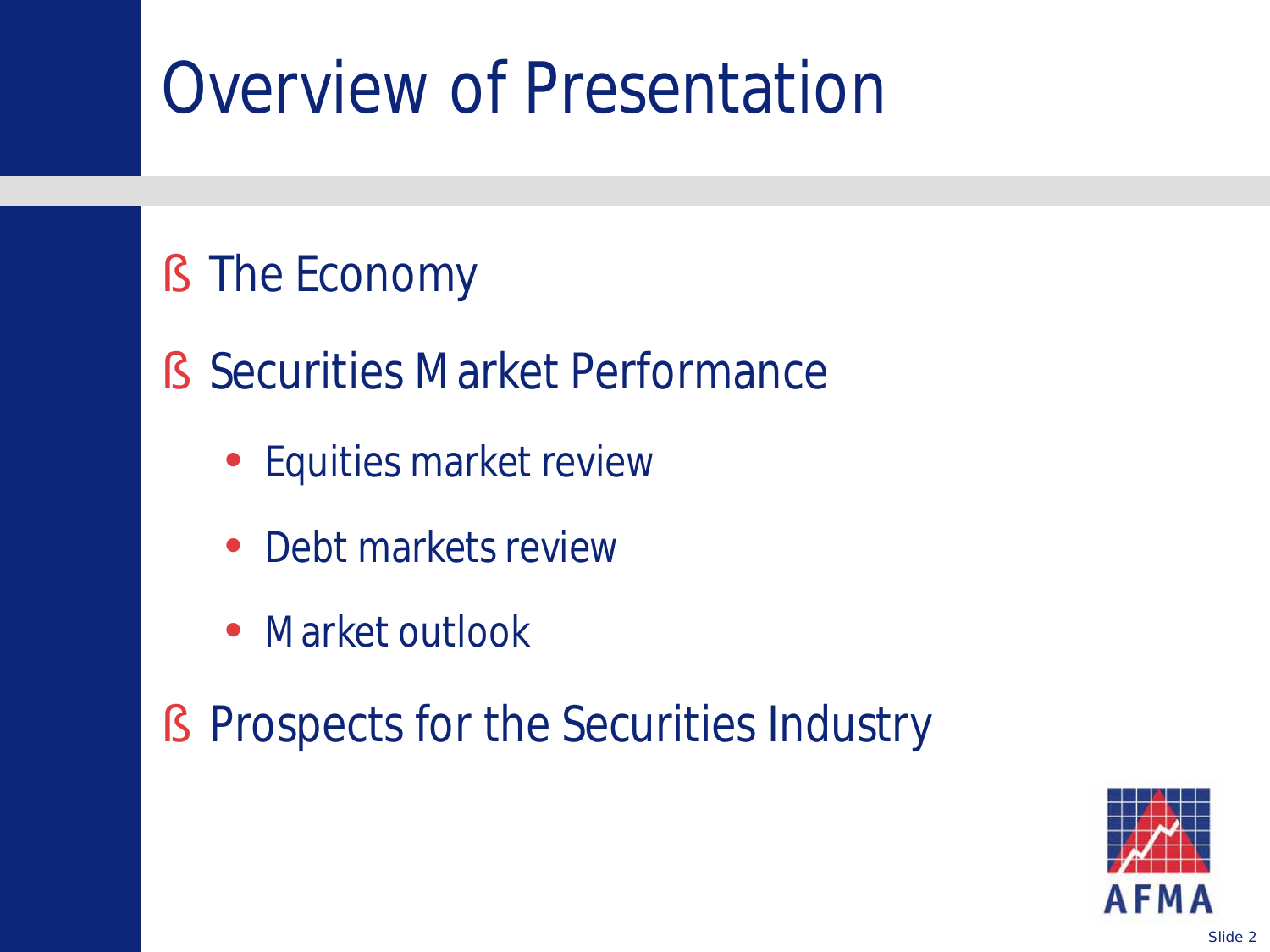# A Snapshot of the Australian Economy

| Fiscal year - 12 months to end-June                                                                        | 2006-07 | 2007-08 | 2008-09 | 2009-10 | 2010-11#    |
|------------------------------------------------------------------------------------------------------------|---------|---------|---------|---------|-------------|
| Economic growth (GDP, %)                                                                                   | 3.8     | 3.7     | 1.2     | 2.3     | 3.0         |
| Private consumption growth (%)                                                                             | 4.2     | 4.0     | 0.9     | 2.8     | 3.0         |
| Business investment growth (%)                                                                             | 7.3     | 15.3    | 4.8     | (3.1)   | 7.5         |
| <b>Balance of payments</b>                                                                                 |         |         |         |         |             |
| - Current a/c deficit (% of GDP)                                                                           | 5.5     | 6.3     | 3.2     | 4.4     | 3.0         |
| - AUD/USD (year-end)                                                                                       | 0.8487  | 0.9626  | 0.8114  | 0.8523  | n/a         |
| Inflation (yearly growth, %)                                                                               |         |         |         |         |             |
| - Consumer price index                                                                                     | 2.1     | 4.5     | 1.5     | 3.1     | 2.8         |
| - Underlying rate of CPI                                                                                   | 2.6     | 4.2     | 2.5     | 2.8     | n/a         |
| Employment growth (yearly growth, %)                                                                       | 3.1     | 2.9     | 0.2     | 2.9     | 2.3         |
| Unemployment rate (June quarter, %)                                                                        | 4.3     | 4.2     | 5.8     | 5.1     | 5.0         |
| Wage price index (yearly growth, %)                                                                        | 4.0     | 4.2     | 3.8     | 3.0     | 3.8         |
| Escosot (#) average veer outcome for each item from the Commonwealth (Eederal) Covernment Economic Outlook |         |         |         |         | <b>AFMA</b> |

Forecast (#) average year outcome for *each* item; from the Commonwealth (Federal) Government Economic Outlook.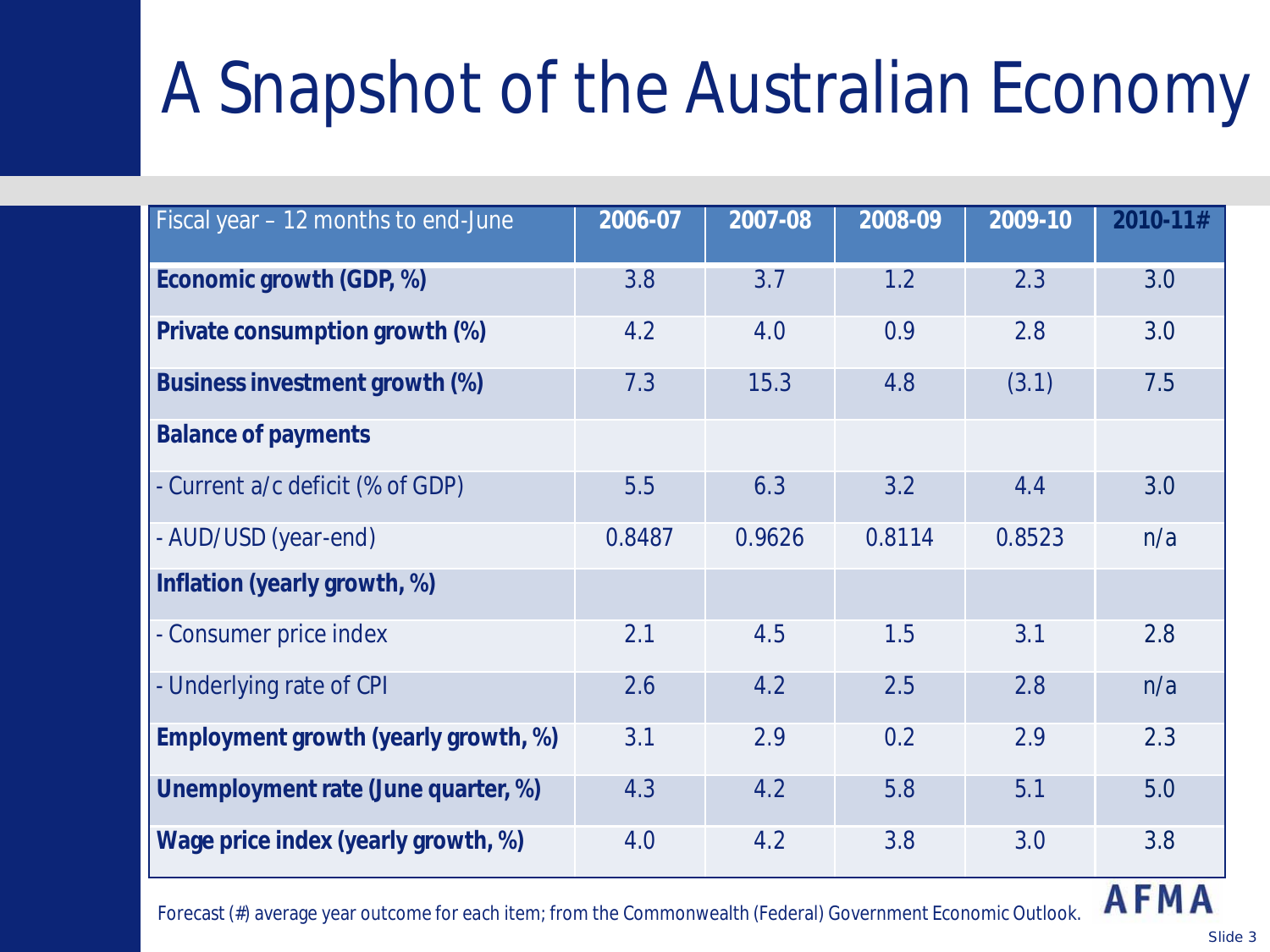## Equities Market Review

#### § Equity Asset Values



Source: Reserve Bank of Australia

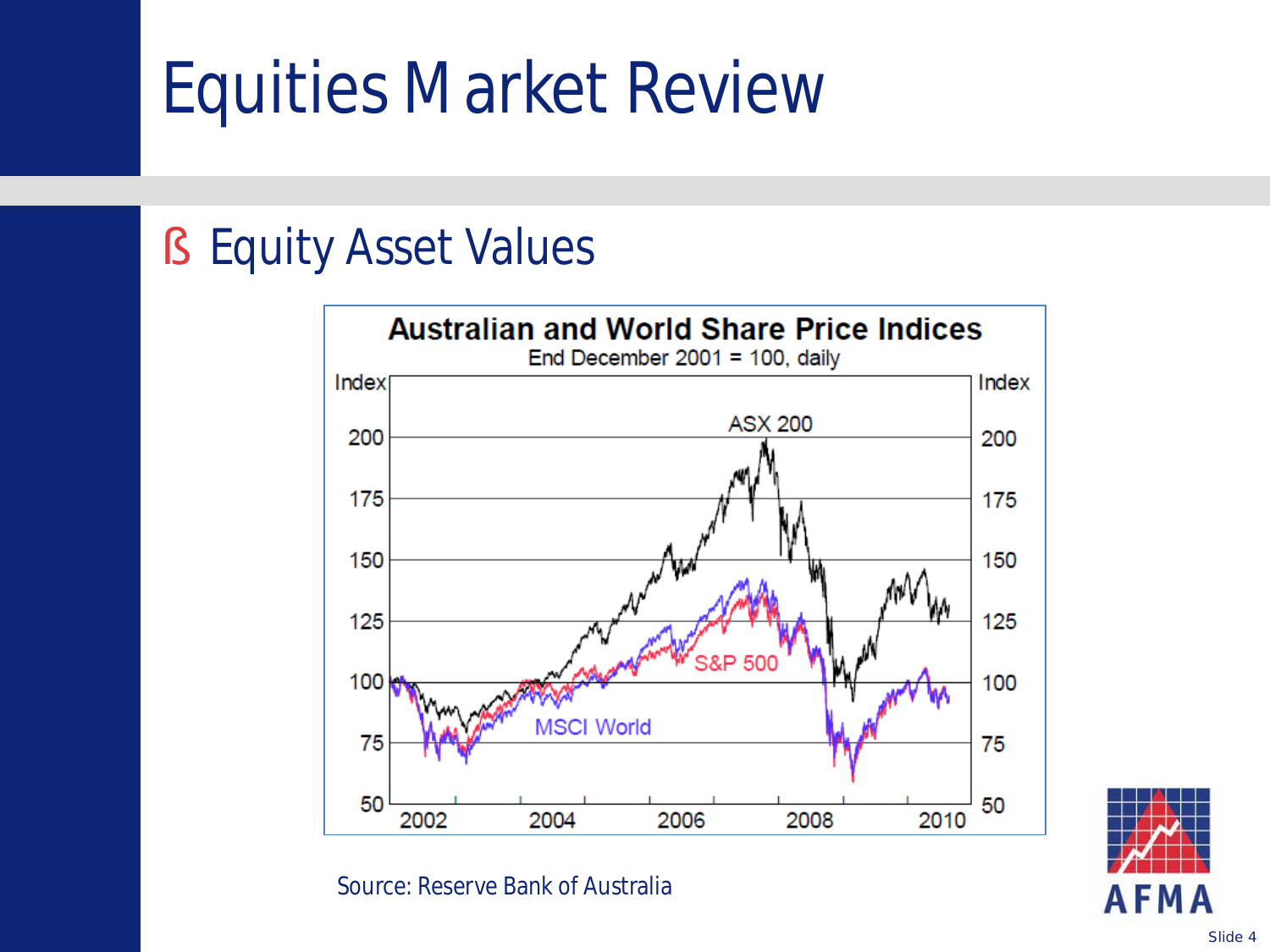## Equities Market Review

### § Equity Capital Market

#### **ASX Equity Capital Raisings (AUD \$ million)**



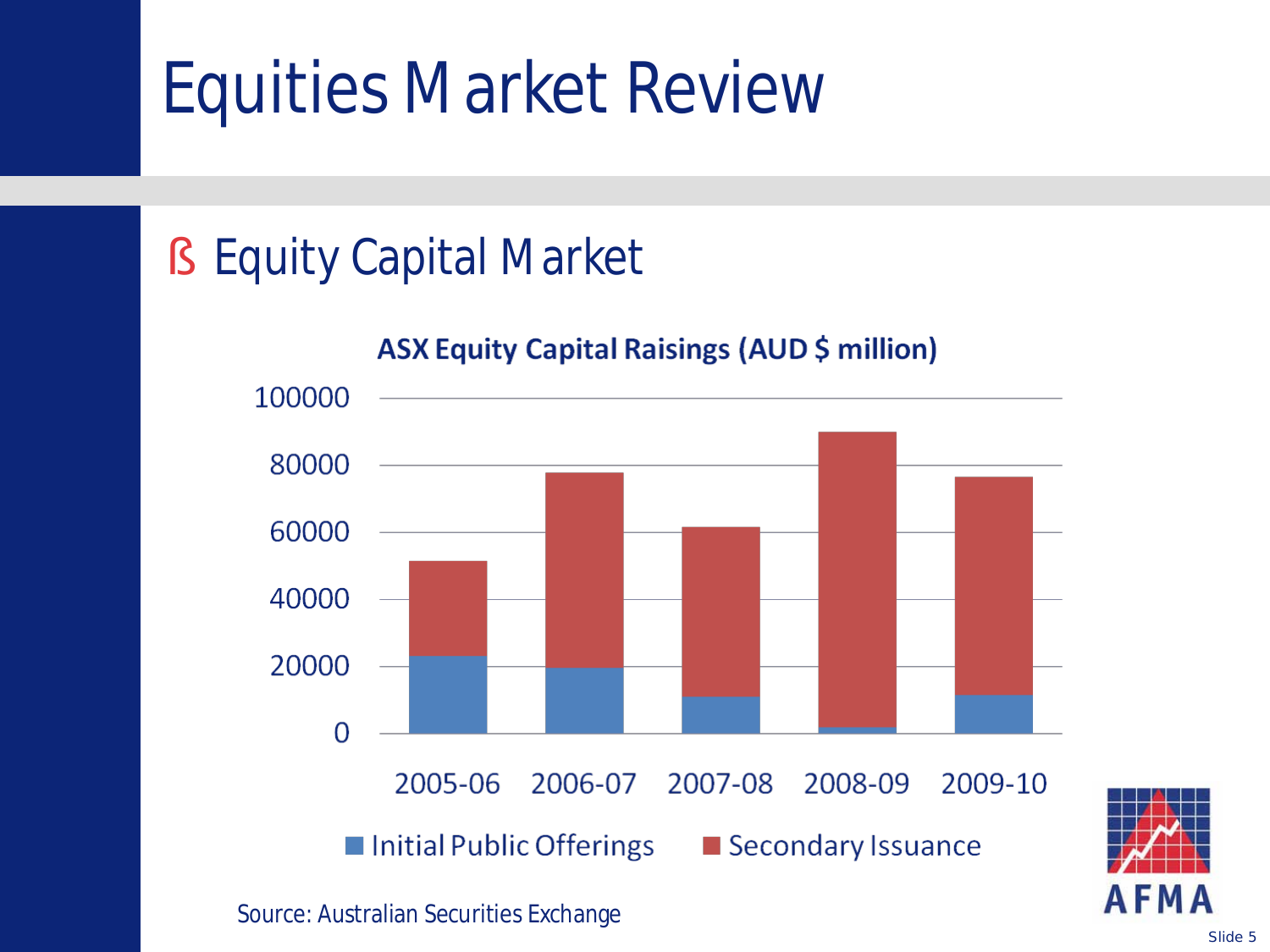## Equities Market Review

### § Share Trading Activity



**AFM** 

Source: Australian Securities Exchange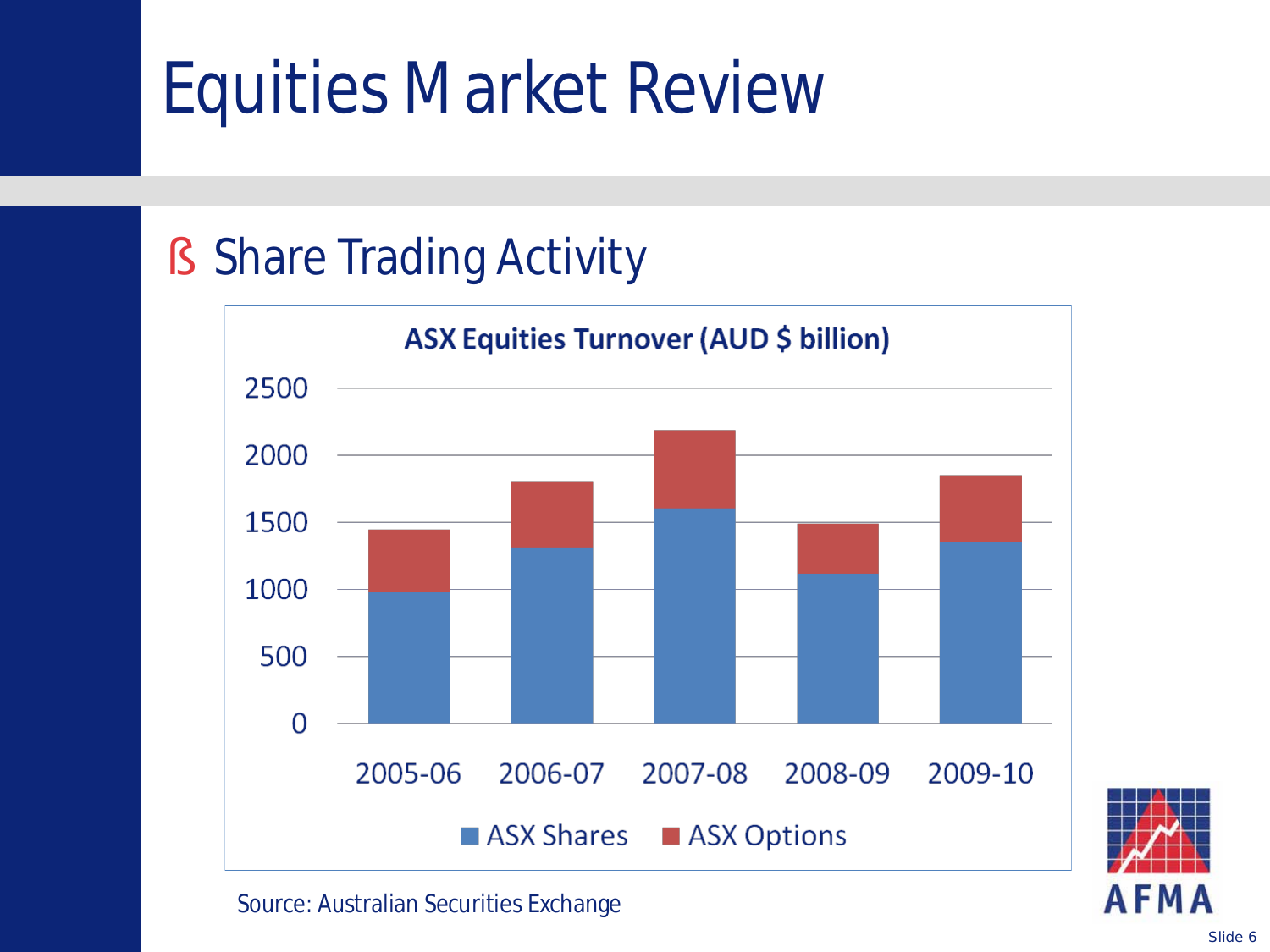### Debt Markets Review

#### § Cost of funds





Source: Reserve Bank of Australia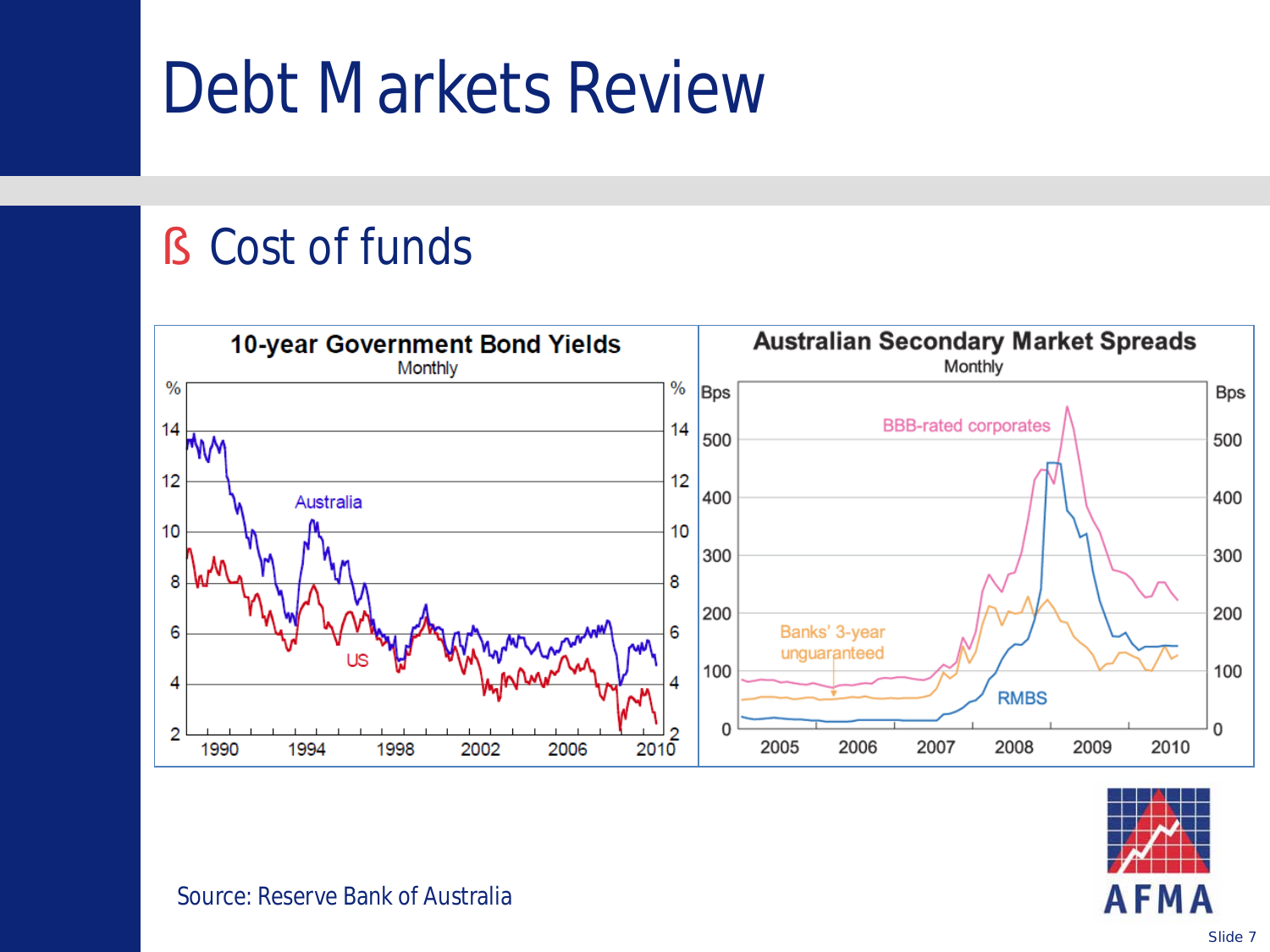### Debt Markets Review

#### § Debt Capital Market





#### Source: Reserve Bank of Australia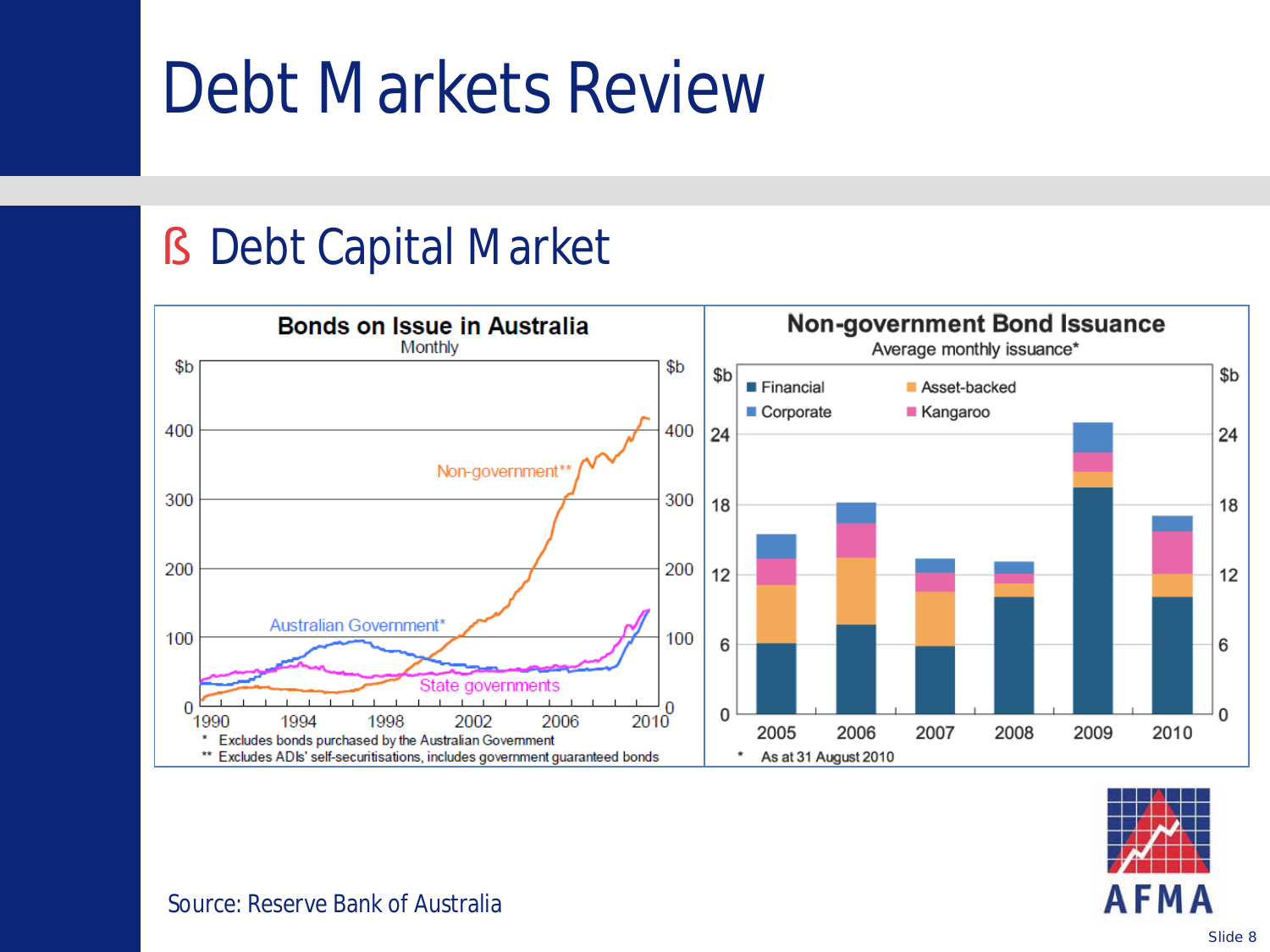### Debt Markets Review

#### § Debt Market Turnover



Source: Australian Financial Markets Report, 2010